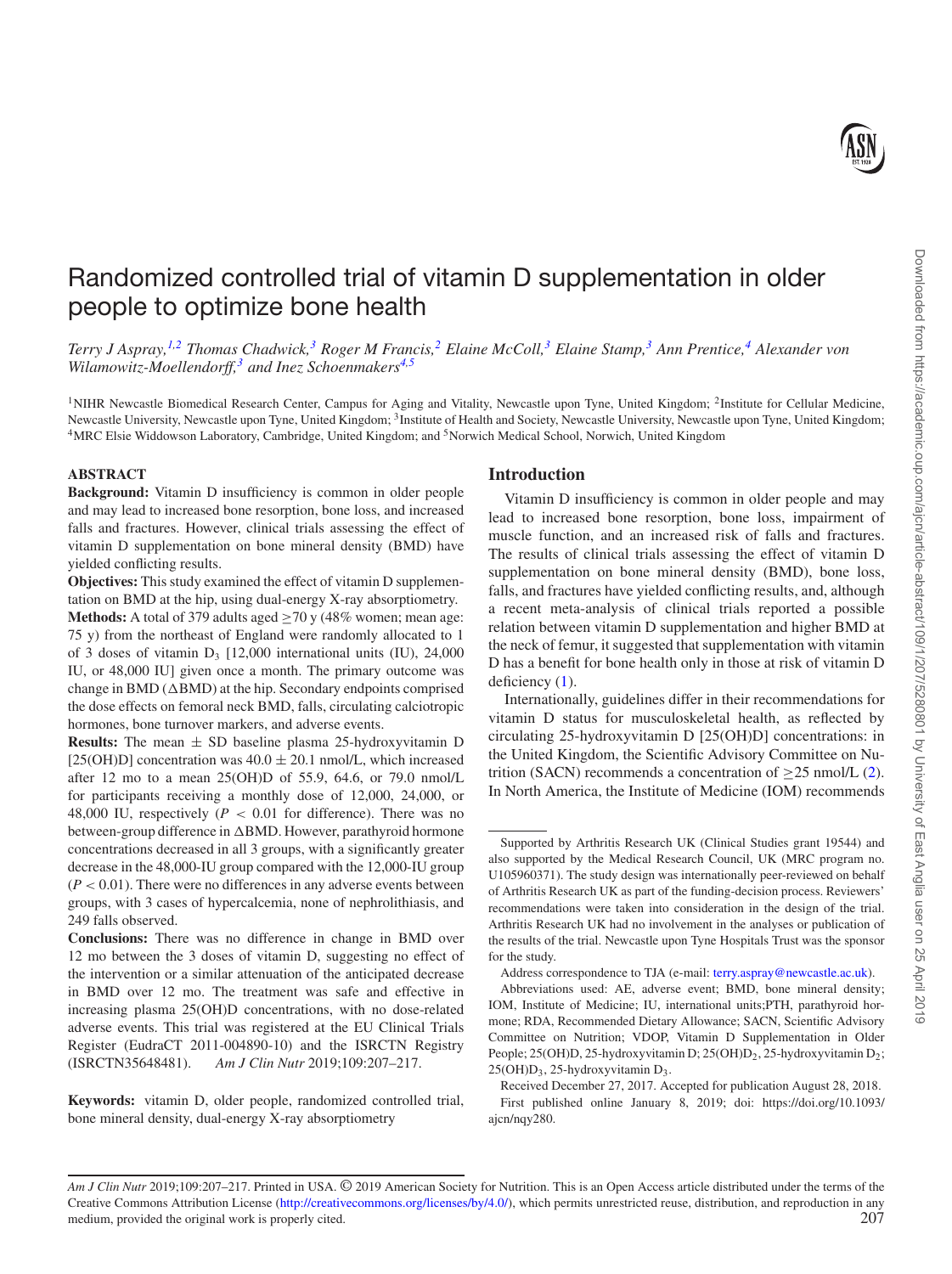a concentration of 50 nmol/L [\(3\)](#page-9-2), whereas the Endocrine Society clinical guideline recommends a target concentration of 75 nmol/L for the maintenance of bone health and other nonskeletal benefit [\(4\)](#page-9-3). The UK dietary Reference Nutrient Intake is 10  $\mu$ g [400 international units (IU)]/d [\(2\)](#page-9-1), whereas in North America, the Recommended Dietary Allowance (RDA) for those aged >70 y is 20  $\mu$ g (800 IU)/d [\(3\)](#page-9-2). However, in this age group in the United Kingdom, the mean daily vitamin D intake from dietary sources (including nutritional supplements) is ∼5.2  $\mu$ g (208 IU)/d [\(2\)](#page-9-1), and medical prescription of vitamin D supplements is relatively uncommon, even among those at highest risk  $(5, 6)$  $(5, 6)$  $(5, 6)$ .

Decreased dose frequency has been identified as a factor associated with better adherence to pharmacological therapy [\(7\)](#page-9-6), and because plasma 25(OH)D has a half-life estimated in terms of weeks rather than hours [\(8–10\)](#page-9-7), daily dosing may not be required to maintain an adequate vitamin D status. However, decreasing dose frequency may have unanticipated effects. For example, one clinical trial evaluating an annual oral dose of 12,500 μg (500,000 IU) vitamin D found that there was an increase in falls and fractures [\(11\)](#page-9-8).

Overall, previous study findings are conflicting, which may reflect variations in study design, the characteristics of participants (such as age, frailty, and baseline vitamin D status), and the nature of intervention, including vitamin D dose, its route, the frequency of administration, and the form of vitamin D (whether vitamin  $D_2$  or vitamin  $D_3$ ). The aim of this study was to measure the effect of vitamin D supplementation on the change in BMD at the hip in community-dwelling older people. We also investigated the effects of supplementation dose on a number of predefined secondary endpoints including change in plasma 25(OH)D [total and calculated free 25(OH)D], parathyroid hormone (PTH), and biochemical markers of bone turnover, as well as the frequency of falls and adverse events.

### **Methods**

The Vitamin D Supplementation in Older People (VDOP) Trial (ISRCTN35648481) was a single-center, parallel-group, participant-randomized, double-blind interventional trial testing the effects on hip BMD of 3 doses—300, 600, and 1200 μg  $(12,000, 24,000,$  and 48,000 IU)—of oral vitamin  $D_3$  given each month to men and women aged  $>70$  y for 1 y as described earlier [\(12\)](#page-9-9), with the first dose given between November 2012 and May 2013. The study was funded by Arthritis Research UK (D19544). Potential participants were identified from electronic medical records from 25 general practitioner practices in the northeast of England. Participants were invited to take part after ensuring they did not meet the following exclusion criteria:

- treatment with antiresorptive or anabolic treatment for osteoporosis in the previous 3 y;
- current consumption of supplementary vitamin D at a dose  $>10 \mu$ g (400 IU)/d or calcium at a dose  $>500 \text{ mg/d}$ ;
- experience of a fragility fracture in the previous 6 mo;
- a history of renal stones, previous bilateral hip replacements, or primary hyperparathyroidism;

• past or present history of hypercalcemia (albumin adjusted plasma calcium >2.60 mmol/L), hypocalcemia (albuminadjusted plasma calcium <2.15 mmol/L), or an estimated glomerular filtration rate  $\lt 30$  mL · min<sup>-1</sup> · 1.73 m<sup>-2</sup>.

Participants already taking elemental calcium supplements or vitamin D supplements in equivalent daily doses of ≤500 mg and 10 μg (400 IU), respectively, were allowed to continue their supplement. All participants provided written informed consent. A favorable opinion was obtained from the Tyne and Wear South Research Ethics Committee (REC, 12/NE/0050), with Research and Development approval from the sponsor, Newcastle upon Tyne Hospitals NHS Foundation Trust.

A total of 379 participants were recruited between November 2012 and May 2013. The first participant's first visit was on 8 November, 2012, and the last participant's last visit was on 6 June, 2014.

### **Intervention**

Participants were randomly assigned in a ratio of 1:1:1 to 1 of 3 doses of vitamin  $D_3$  taken orally each month for 1 y. A computer-generated allocation list of random permuted blocks was used to ensure concealment of allocation to subjects and investigators. Emergency code-break envelopes were retained at the trials pharmacy, but no code breaking was required during the study. The medications were identical in appearance so that neither participant nor investigator was aware of the dose given. The lowest dose (12,000 IU/mo) corresponded to an approximate daily dose of 10 μg (400 IU) and was used as a reference dose, equating to the Reference Nutrient Intake as defined by the SACN. The second dose (24,000 IU/mo) was equivalent to the North American Institute of Medicine's (IOM's) RDA of 800 IU/d for this age group [\(3,](#page-9-2) [13\)](#page-9-10). The highest dose (48,000 IU/mo) is twice the IOM RDA and well below the Tolerable Upper Intake Level defined by the IOM of 4000 IU/d.

### **Measurements**

BMD at the total hip and neck of femur was measured using dual-energy X-ray absorptiometry (Lunar iDXA; GE Healthcare) at baseline and at 12 mo. The scanner was calibrated daily before participant scanning. Daily phantom measurements were performed, and precision on repeated measurements was 0.21%, with no perceptible drift for the duration of the study.

Height and weight were measured, and body composition was determined by bioelectrical impedance using a Tanita analyzer (Tanita Corp.) [\(14\)](#page-9-11). Fracture risk and self-reported falls history were obtained at baseline, adapted from standard clinical care questions and the FRAX tool [\(15\)](#page-9-12).

Participants kept a prospective falls diary with monthly prompts to record falls made by telephone, at which time they were also asked about adverse events (AEs), food supplements, and medication. Participants visited the clinical research facility every 3 mo, after an overnight fast, when blood and timed urine samples were collected and further information on AEs and questionnaires on sunshine exposure, diet, and quality of life were self-completed. Completed diaries and questionnaires were discussed with participants at each visit. For details on the study schedule, please refer to our previous publication  $(16)$ .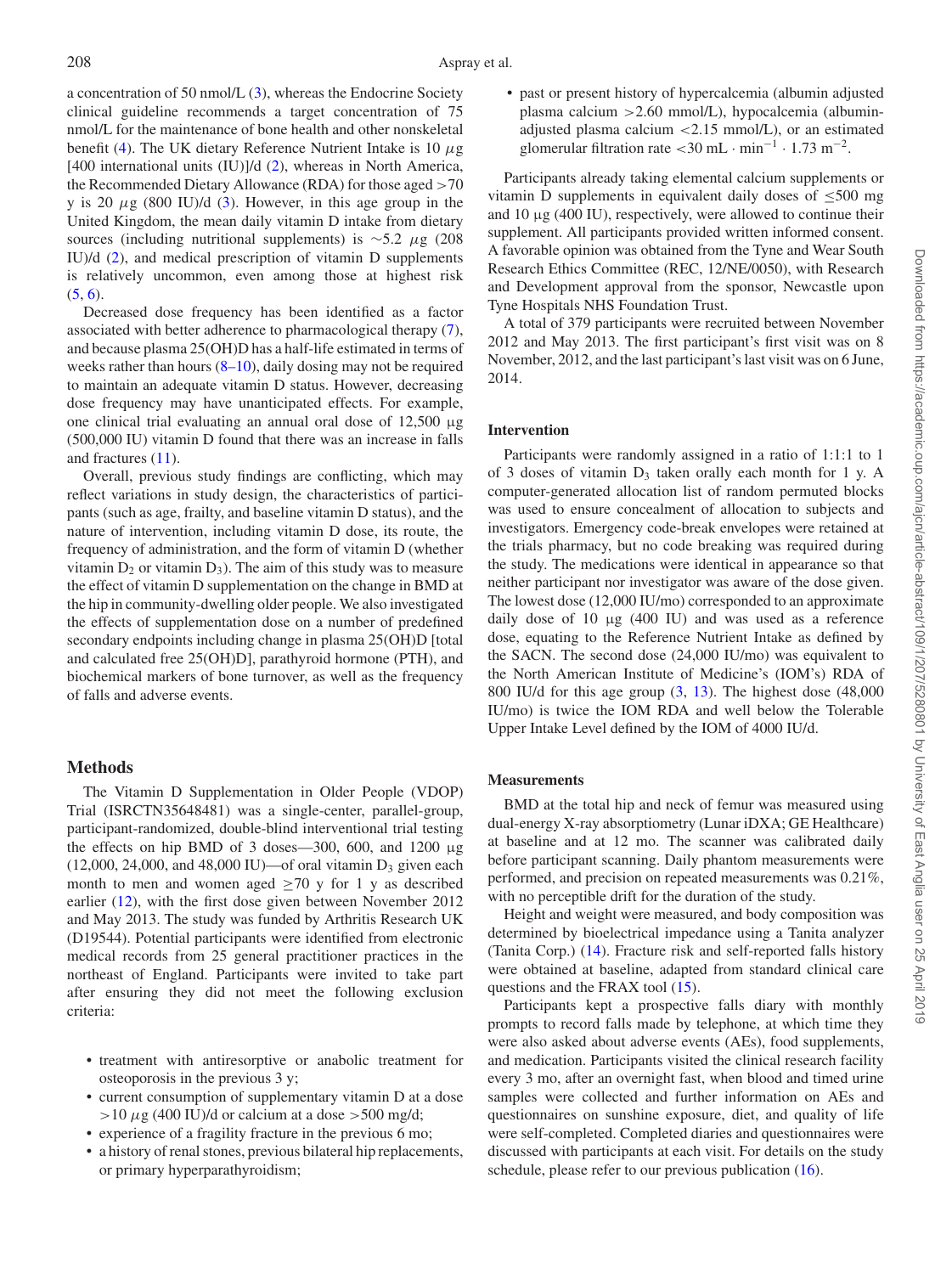### **Biochemical analyses**

Blood- and urine-sample collection and processing protocols, biochemical measurement, methods, and quality control of assay performance were strictly standardized, as previously described [\(12\)](#page-9-9), except for those given below. The 25-hydroxyvitamin  $D_2$  $[25(OH)D<sub>2</sub>]$  and 25-hydroxyvitamin  $D<sub>3</sub>$   $[25(OH)D<sub>3</sub>]$  concentrations were determined by liquid chromatography–tandem mass spectrometry [\(17\)](#page-9-14). Total 25(OH)D concentration was determined by summing  $25(OH)D_2$  and  $25(OH)D_3$  concentrations. Assay performance was monitored using Chromsystems and in-house controls and is traceable to National Institute of Standards and Technology standards. The interassay variation was <10% for  $25(OH)D_2$  and  $\langle 7\%$  for  $25(OH)D_3$ , and the limit of quantification was 6 nmol/L. External quality assessment was obtained through participation in Vitamin D External Quality Assessment Scheme (DEQAS; [www.deqas.org\)](http://www.deqas.org).

Vitamin D binding protein (DBP) was measured by polyclonal antibody ELISA (Immunodiagnostik AG; Oxford Biosystems). All samples were measured in duplicate, with the exception of PTH, and the analysis was repeated if the CV was  $>10\%$ . Assay performance was measured using kit and in-house controls, and performance was within acceptable limits. Free concentrations of 25(OH)D were calculated using published mathematical models [\(18\)](#page-9-15) that included concentrations of total 25(OH)D, DBP, and albumin.

### **Statistical analyses**

The primary outcome for the study was the change in BMD at the hip in response to 12,000, 24,000, or 48,000 IU vitamin  $D_3/mo$  for 1 y, using 12,000 IU as the reference dose, with and without adjustment for covariates selected from the following predetermined potentially confounding variables: presupplementation plasma 25(OH)D, PTH, weight, height, lean body mass, estimated glomerular filtration rate, 10-y fracture risk [FRAX [\(15\)](#page-9-12)], gender, age, and baseline value of BMD. During the ANCOVA modeling process, covariates not reaching a threshold significance of 0.05 were removed, except for age, gender, weight, and height. The distribution of age was skewed and was included as a categorical variable based on age at recruitment grouped by quartile. Other outcomes were analyzed using this model with consideration of their baseline value rather than that of BMD.

To compare the absolute change in BMD at the hip, giving a 2-sided significance level of 0.05 and a power of 80%, 125 participants/arm were required. This resulted in a planned sample size of 375 participants to allow for 20% attrition by 12 mo. The estimate was based on the variance in change in BMD over 12 mo from a previous study [\(19\)](#page-9-16) and enabling detection of a 0.006  $g/cm<sup>2</sup>$  difference (equivalent to a standardized effect size of 0.4) between 2 arms.

Details of the statistical analysis were predetermined [\(12\)](#page-9-9) and constantly reviewed, with revision to evaluate the effects of circulating free 25(OH)D as well as total 25(OH)D concentrations to address recent development in the scientific field before unblinding of the data [\(20\)](#page-9-17). A further post hoc analysis examined whether participants' initial circulating 25(OH)D concentration being above or below 25 nmol/L as a categorical variable influenced the effect of the supplement and any interaction of this with trial arm. The statistical analysis plan (SAP 1.4) is available

on request and incorporates a summary of predefined secondary outcomes, including total femur and femoral neck BMD, serum total 25(OH)D, plasma PTH, bone turnover markers, falls, and post hoc analyses outlined in this article, with AE reporting and the statistical analytical approach adopted. Although no formal correction for multiple testing has been applied during the analysis, consideration of Bonferroni correction was made in the Results and Discussion.

### **Participant involvement in the study**

At the design phase, the research team discussed the intentions of the study, the research questions and measurements, and burden to participants with a representative group of older adults recruited through the Bone Clinic, Freeman Hospital. There were also 2 lay members on the trial steering group. At the end of the study, a newsletter was sent to all participants outlining the results of the study, and the research team answered calls from interested participants. There was no formal assessment of the burden of the intervention on health care workload during the study, but we did collect data on functional outcomes and quality of life (not included in the primary analysis and yet to be analyzed).

### **Results**

A total of 379 participants were recruited, with 343 (91%) participants completing the study at 12 mo [see **[Figure 1](#page-2-0)**; Consolidated Standards of Reporting Trials (CONSORT) diagram].

<span id="page-2-0"></span>

**FIGURE 1** CONSORT diagram showing the progression of participants through the study from invitation by general practitioners to completion. Treatment allocation and number of participants are given. CONSORT, Consolidated Standards of Reporting Trials.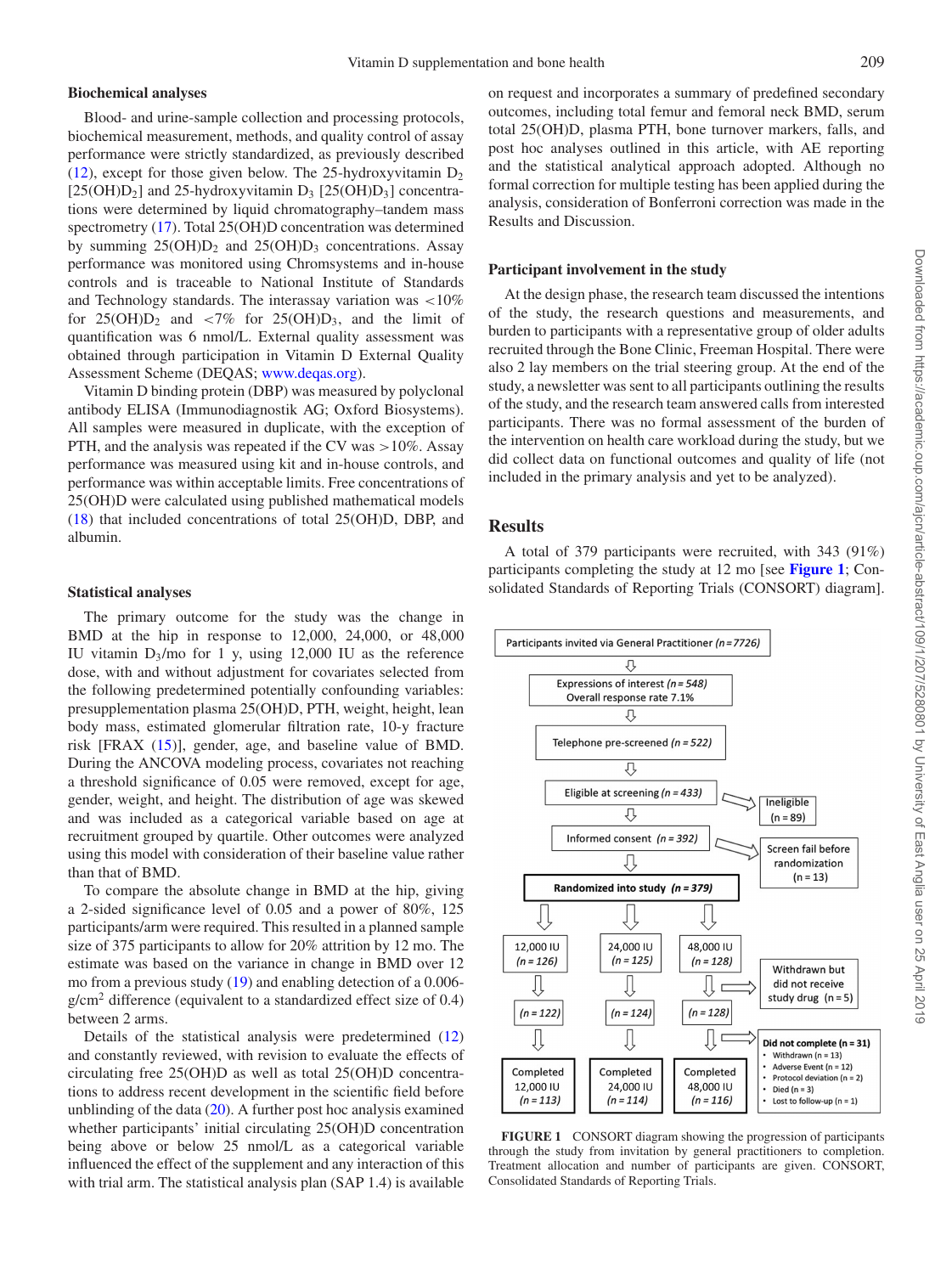Baseline characteristics, including anthropometric parameters, markers of calcium and vitamin D metabolism and intakes, renal function, falls, and major osteoporotic or hip fracture risk, were well balanced across the 3 arms (see **[Table 1](#page-4-0)**). There was also no difference in self-reported habitual sun exposure between the 3 arms at baseline. There were no differences between arms in subsequent dropout from the study. The mean  $\pm$  SD baseline 25(OH)D concentration was  $40.0 \pm 20.1$  nmol/L.

There was no significant difference between arms for change in BMD at the total hip site, comparing 12,000 IU with 24,000 IU ( $P = 0.39$ ) or with 48,000 IU ( $P = 0.08$ ). At the femoral neck, there was no significant difference between 12,000 and 24,000 IU (*P* = 0.43) or 48,000 IU (*P* = 0.62) (see **[Table 2](#page-6-0)**). However, after 12 mo, there were significant group differences between arms for change in plasma 25(OH)D (*P* < 0.01 for comparison of the lowest dose with either of the 2 higher doses). At 12 mo, PTH was lower than at baseline for all dosages, with a significant difference in the decrease in PTH over 12 mo between 12,000 and 48,000 IU ( $P < 0.01$ ) but not between 12,000 and 24,000 IU ( $P = 0.78$ ). For details, see [Table 2.](#page-6-0)

With dose of vitamin D included in the model, there were no significant associations of baseline PTH, 25(OH)D, fat mass, height, estimated glomerular filtration rate, or gender with the change in BMD at the total hip site. However, change in total hip BMD was significantly associated with age, which was consistent with a significant decrease, relative to the youngest quartile, in the oldest quartile (aged  $\geq$ 77 y; *P* = 0.01). Body weight was significantly associated with an increased positive effect on change in BMD at this site ( $P = 0.03$ ) equivalent to ~0.002  $g/cm<sup>2</sup>$  per 10-kg difference in body weight. At the femoral neck, baseline BMD ( $P < 0.01$ ), female gender ( $P = 0.03$ ), and higher PTH  $(P = 0.02)$  were associated with a decrease in BMD. Further exploratory regression modeling demonstrated that a higher C-terminal telopeptide (bCTX) at 12 mo was significantly associated with a decrease in BMD at the total hip  $(P = 0.01)$ , whereas a higher baseline PTH was significantly associated with older age (aged  $\geq$ 77 y; *P* = 0.02), weight (*P* < 0.01), and lower plasma 25(OH)D ( $P < 0.01$ ). Post hoc analyses found a dosedependent increase in free 25(OH)D, but baseline free 25(OH)D did not influence  $\triangle BMD$  in response to the supplement, which was similar to relations seen for total  $25(OH)D$  and  $\triangle BMD$ . Further post hoc analysis found that baseline plasma 25(OH)D > or <25 nmol/L (as a categorical covariate) did not significantly show an effect of vitamin D supplementation on  $\triangle BMD$ , nor was there any significant interaction of this term with trial arm.

There was no apparent difference in habitual sun exposure between the doses during the study period. There were no dose effects of supplement on AEs, including fall frequency (see Table [2\). A total of 249 falls occurred among the 141 participants who](#page-6-0) fell. The majority of fallers experienced a first fall in the first 3 mo: 27 of 100 total participants (27%) in the 12,000-IU arm, 19 of 95 (20%) in the 24,000-IU arm, and 27 of 97 (28%) in the 48,000-IU arm. In the second 3 mo, 8%, 13%, and 11% of participants had a first fall; in the third 3 mo, 7%, 5%, and 5%, and in the final 3-mo period, 6%, 7%, and 7% of participants, respectively, fell for the first time. Thus, the proportion who fell in each arm of the study appeared to be similar for all 3 mo blocks. There were no symptomatic cases of renal stones or hypercalcemia, although there were 3 participants who showed an increased serum-adjusted calcium during the study.

The significant increase in mean plasma 25(OH)D with all 3 doses is presented in **[Table 3](#page-7-0)**, and, combining the categories displayed in the table, this demonstrates that 99.7%, 100%, and 100% achieved a level of  $\geq$ 25 nmol/L at 12 mo with 12,000, 24,000, and 48,000 IU, respectively. The achievement of alternative thresholds of 25(OH)D (including 50 and 75 nmol/L) is also presented in [Table 3](#page-7-0) and **[Figure 2](#page-8-0)**. The *P* values presented were not adjusted for multiple comparisons. Conclusions around significant *P* values are robust to Bonferroni correction for the change in 25(OH)D, change in free 25(OH)D, and exploratory association between baseline PTH and baseline 25(OH)D results above.

### **Discussion**

There was no significant dose effect on BMD at the total femur or neck of femur when giving a monthly dose of 12,000, 24,000, or 48,000 IU vitamin D. This is equivalent to a daily dose of 10, 20, or 40 μg (400, 800, and 1600 IU), respectively. The primary objective of this study was to evaluate the dose effect of vitamin D supplementation on the attenuation of the ageassociated decline in BMD [\(12,](#page-9-9) [19\)](#page-9-16), and our results complement a recent meta-analysis by Reid et al. [\(1\)](#page-9-0), which concluded that there was no clinically significant effect of vitamin D supplementation on BMD, although that study showed a 0.8% greater BMD at the neck of femur over a mean study duration of 2 y. A more recent study (not included in Reid et al.'s meta-analysis) showed a significant effect of vitamin D supplementation on total hip BMD, at a dose of 25  $\mu$ g (1000 IU) but not at 10  $\mu$ g (400 IU)/d, when compared with placebo [\(19\)](#page-9-16). Of note, the latter study, performed in Aberdeen, United Kingdom, recruited a younger population than ours (mean age: 65 y), comprising only women who also had a lower mean serum 25(OH)D concentration at baseline (34 nmol/L) [\(19\)](#page-9-16). However, it is difficult to compare the results of either the meta-analysis or the Aberdeen study with the VDOP because both evaluated the effect of vitamin D compared with placebo, whereas the VDOP was a dose-ranging study, with the 10-μg (400-IU)/d equivalent dose as reference.

Our population had concentrations of circulating 25(OH)D comparable to previous UK population surveys, including the National Diet and Nutrition Survey whose participants aged >65 y had an annualized mean plasma 25(OH)D concentration of 43.4 nmol/L in men and 47.9 nmol/L in women, with 21% of men and 9% of women having a plasma 25(OH)D concentration <25 nmol/L. Similar results were also found in the Health Survey for England in 2005 [\(21,](#page-9-18) [16\)](#page-9-13). Participants in our study had dietary vitamin D intakes slightly higher than, but comparable to, those seen in the National Diet and Nutrition Survey [\(2\)](#page-9-1), and overall we believe that our results are generalizable to the United Kingdom.

Our study found an increase in plasma 25(OH)D and free 25(OH)D with supplementation and a decrease in plasma PTH with a dose effect on plasma and free 25(OH)D concentrations. Results for both 25(OH)D and free 25(OH)D were robust to post hoc Bonferroni correction. The lowest dose, equivalent to 400 IU (10 μg)/d, was sufficient to eliminate vitamin D deficiency in 97% of this population, which is consistent with previous studies [\(22\)](#page-9-19). Meta-regression analyses have found a nonlinear relation between dose of vitamin D and resultant 25(OH)D concentration  $(3, 22)$  $(3, 22)$  $(3, 22)$ . Autier et al.  $(23)$  found that a daily dose of 1 µg vitamin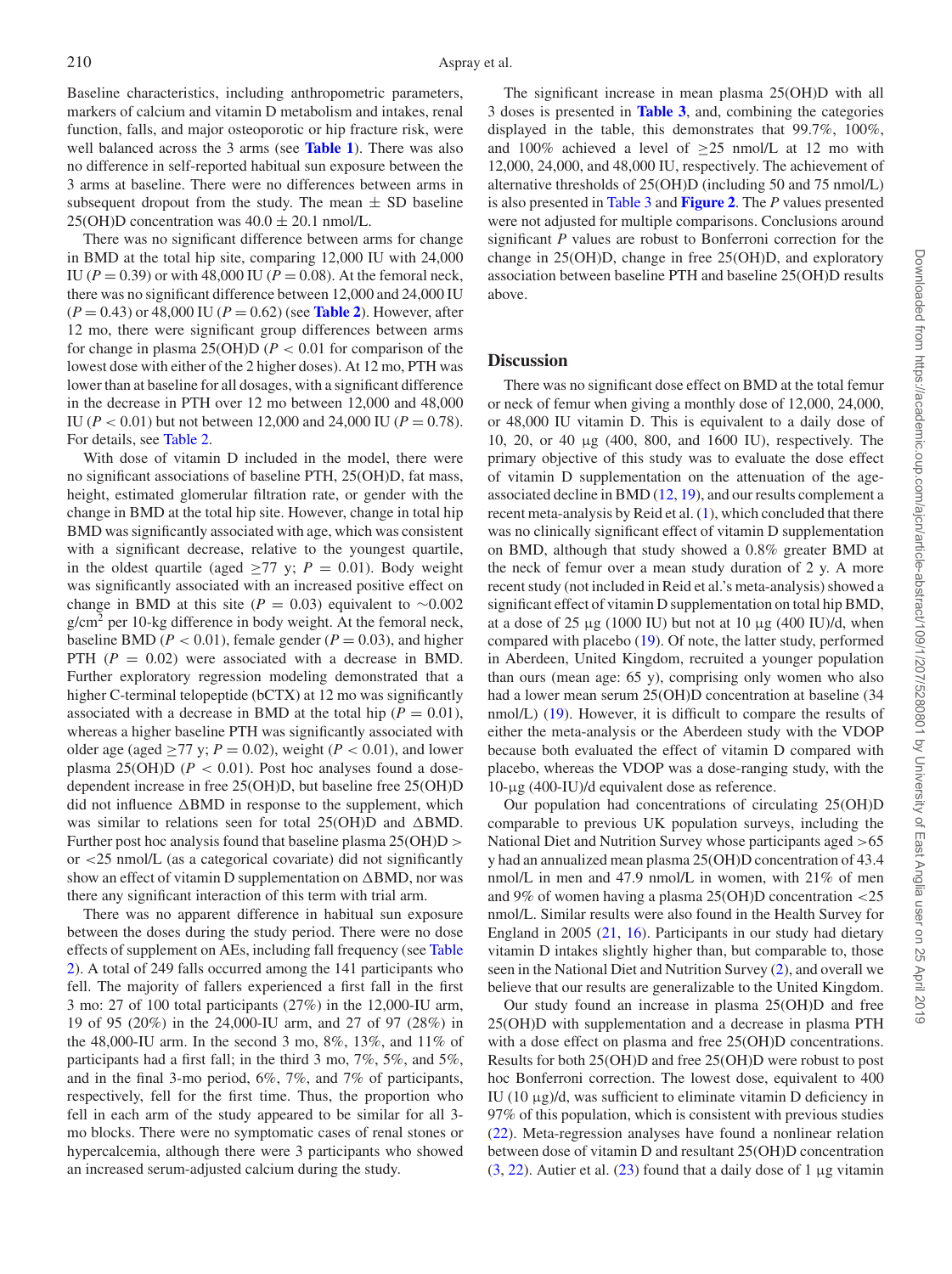|                                                                 |                |                                    | 12,000 IU                                                    |                                                                                                                       |                          |                                                                       | 24,000 IU                                 |                                                                                                                       |                   | 48,000 IU                                                             |                                                                      |                                                               |
|-----------------------------------------------------------------|----------------|------------------------------------|--------------------------------------------------------------|-----------------------------------------------------------------------------------------------------------------------|--------------------------|-----------------------------------------------------------------------|-------------------------------------------|-----------------------------------------------------------------------------------------------------------------------|-------------------|-----------------------------------------------------------------------|----------------------------------------------------------------------|---------------------------------------------------------------|
|                                                                 | $\overline{a}$ | Mean                               | $_{\rm SD}$                                                  | $n\ (\%)$                                                                                                             | $\overline{\phantom{a}}$ | Mean                                                                  | SD                                        | $n(\%)$                                                                                                               | n                 | Mean                                                                  | SD                                                                   | $n\left(\% \right)$                                           |
| Age, y                                                          | 122            | 74.6                               | 3.9                                                          |                                                                                                                       | 124                      | 75.0                                                                  | 4.3                                       |                                                                                                                       | 126               | 75.4                                                                  | 4.4                                                                  |                                                               |
| Age category                                                    |                |                                    |                                                              |                                                                                                                       |                          |                                                                       |                                           |                                                                                                                       |                   |                                                                       |                                                                      |                                                               |
| $\geq 70$ to $\lt 71.5$ y                                       |                |                                    |                                                              |                                                                                                                       |                          |                                                                       |                                           |                                                                                                                       |                   |                                                                       |                                                                      |                                                               |
| $\geq 71.5$ to $\lt 74$ y                                       |                |                                    |                                                              |                                                                                                                       |                          |                                                                       |                                           |                                                                                                                       |                   |                                                                       |                                                                      |                                                               |
| $\geq$ 74 to $\lt$ 77 y                                         |                |                                    |                                                              | $\begin{array}{l} 32 \ (26.2) \\ 34 \ (27.9) \\ 29 \ (23.8) \\ 27 \ (22.1) \\ 57 \ (22.1) \\ 69 \ (54.8) \end{array}$ |                          |                                                                       |                                           | $\begin{array}{c} 31 \ (25.0) \\ 30 \ (24.2) \\ 32 \ (25.8) \\ 31 \ (25.0) \\ 51 \ (25.0) \\ 65 \ (52.0) \end{array}$ |                   |                                                                       |                                                                      | 33 (26.2)<br>28 (22.2)<br>28 (22.2)<br>37 (29.4)<br>53 (49.2) |
| $\geq 77 y$                                                     |                |                                    |                                                              |                                                                                                                       |                          |                                                                       |                                           |                                                                                                                       |                   |                                                                       |                                                                      |                                                               |
| Male gender                                                     | 126            |                                    |                                                              |                                                                                                                       | 125                      |                                                                       |                                           |                                                                                                                       |                   |                                                                       |                                                                      |                                                               |
| Weight, kg                                                      | 126            | 73.9                               | 11.8                                                         |                                                                                                                       | 125                      |                                                                       |                                           |                                                                                                                       | 12880222          |                                                                       | $10000000000$<br>$101400000$                                         |                                                               |
| Height, cm                                                      | 126            | 167.5                              | $\overline{8.1}$                                             |                                                                                                                       | 125                      |                                                                       |                                           |                                                                                                                       |                   |                                                                       |                                                                      |                                                               |
| Waist, cm                                                       | 125            | 94.5                               | $\frac{11.4}{3.6}$                                           |                                                                                                                       | 125                      |                                                                       |                                           |                                                                                                                       |                   |                                                                       |                                                                      |                                                               |
| $\rm{BMI,}$ $\rm kg/m^2$                                        | 126            |                                    |                                                              |                                                                                                                       | 125                      |                                                                       |                                           |                                                                                                                       |                   |                                                                       |                                                                      |                                                               |
| Fat mass, $\%$                                                  | 124            |                                    |                                                              |                                                                                                                       | 125                      |                                                                       |                                           |                                                                                                                       |                   |                                                                       |                                                                      |                                                               |
| Fat mass trunk, %                                               | $124$<br>124   | $26.3$<br>$21.9$<br>$31.9$<br>$50$ | 8.6                                                          |                                                                                                                       | 125                      |                                                                       |                                           |                                                                                                                       | $127$<br>$127$    |                                                                       |                                                                      |                                                               |
| Lean mass:fat-free mass, ratio                                  |                |                                    | $\overline{8.9}$                                             |                                                                                                                       |                          |                                                                       |                                           |                                                                                                                       |                   |                                                                       |                                                                      |                                                               |
| Bone mineral density                                            |                |                                    |                                                              |                                                                                                                       |                          |                                                                       |                                           |                                                                                                                       |                   |                                                                       |                                                                      |                                                               |
| Total femur. g/cm <sup>2</sup>                                  | 120            | 0.980                              | $\begin{array}{c} 0.155 \\ 0.138 \\ 3.4 \\ 16.3 \end{array}$ |                                                                                                                       | 118                      |                                                                       |                                           |                                                                                                                       |                   |                                                                       |                                                                      |                                                               |
| Femoral neck, g/cm <sup>2</sup>                                 | 121            | 0.898                              |                                                              |                                                                                                                       |                          |                                                                       |                                           |                                                                                                                       | 123<br>123        |                                                                       |                                                                      |                                                               |
| Bone area, hip, cm <sup>2</sup>                                 | 121            |                                    |                                                              |                                                                                                                       | 120                      |                                                                       |                                           |                                                                                                                       |                   |                                                                       |                                                                      |                                                               |
| Serum creatinine, umol/L                                        | 126            | $\frac{35.6}{81.3}$                |                                                              |                                                                                                                       | 124                      |                                                                       |                                           |                                                                                                                       | $\frac{127}{125}$ |                                                                       |                                                                      |                                                               |
| Estimated glomerular filtration                                 | 122            |                                    | 14.0                                                         |                                                                                                                       | 123                      | $\begin{array}{c} 0.987 \\ 0.915 \\ 36.1 \\ 81.1 \\ 78.1 \end{array}$ | $0.179$<br>$0.154$<br>$19.8$<br>$16.9$    |                                                                                                                       |                   | $\begin{array}{c} 0.973 \\ 0.892 \\ 36.2 \\ 83.8 \\ 75.1 \end{array}$ | $\begin{array}{c} 0.187 \\ 0.163 \\ 4.0 \\ 20.8 \\ 17.0 \end{array}$ |                                                               |
| rate, mL $\cdot$ min <sup>-1</sup> $\cdot$ 1.73 m <sup>-2</sup> |                |                                    |                                                              |                                                                                                                       |                          |                                                                       |                                           |                                                                                                                       |                   |                                                                       |                                                                      |                                                               |
| Serum urea, mmol/L                                              | 124            | 5.9                                | $\frac{14}{01}$                                              |                                                                                                                       | $\frac{125}{125}$        | $5.7$<br>$2.3$                                                        | $\begin{array}{c} 1.3 \\ 0.1 \end{array}$ |                                                                                                                       | $\frac{127}{127}$ | $5.\overline{3}$<br>2.4                                               | $\begin{array}{c} 1.3 \\ 0.1 \end{array}$                            |                                                               |
| Serum calcium, adjusted,<br>$\mbox{mmo}\slash\mbox{L}$          | 126            | 2.4                                |                                                              |                                                                                                                       |                          |                                                                       |                                           |                                                                                                                       |                   |                                                                       |                                                                      |                                                               |
|                                                                 |                |                                    |                                                              |                                                                                                                       |                          |                                                                       |                                           |                                                                                                                       |                   |                                                                       |                                                                      |                                                               |
| Serum 25(OH)D, nmol/L                                           | 126            | 41.6                               | 19.9                                                         |                                                                                                                       | $\frac{124}{124}$        | 39.5                                                                  | $20.6$<br>4.4                             |                                                                                                                       |                   | 38.9<br>8.2                                                           | 19.7<br>4.2                                                          |                                                               |
| Free 25 (OH)D, pmol/L                                           | 126            | 8.7                                | 4.2                                                          |                                                                                                                       |                          |                                                                       |                                           |                                                                                                                       | 128               |                                                                       |                                                                      |                                                               |
| Serum 25(OH)D category                                          |                |                                    |                                                              |                                                                                                                       |                          |                                                                       |                                           |                                                                                                                       |                   |                                                                       |                                                                      |                                                               |
| $<$ 25 nmol/L                                                   |                |                                    |                                                              |                                                                                                                       |                          |                                                                       |                                           |                                                                                                                       |                   |                                                                       |                                                                      |                                                               |
| $\geq$ 25 to <50 nmol/L                                         |                |                                    |                                                              |                                                                                                                       |                          |                                                                       |                                           |                                                                                                                       |                   |                                                                       |                                                                      | 35 (27.3)<br>61 (47.7)<br>24 (18.8)                           |
| $\geq 50$ to $< 75$ nmol/L                                      |                |                                    |                                                              |                                                                                                                       |                          |                                                                       |                                           |                                                                                                                       |                   |                                                                       |                                                                      |                                                               |
| $\geq$ 75 nmol/L                                                |                |                                    |                                                              | $\begin{array}{c} 33 \ (26.2) \\ 52 \ (41.3) \\ 35 \ (27.8) \\ 6 \ (4.8) \end{array}$                                 |                          |                                                                       |                                           | $34 (27.4)$<br>$56 (45.2)$<br>$26 (21.0)$<br>$8 (6.5)$                                                                |                   |                                                                       |                                                                      | $8(6.3)$                                                      |

## Vitamin D supplementation and bone health 211

<span id="page-4-0"></span>Downloaded from https://academic.oup.com/ajcn/article-abstract/109/1/207/5280801 by University of East Anglia user on 25 April 2019 Downloaded from https://academic.oup.com/ajcn/article-abstract/109/1/207/5280801 by University of East Anglia user on 25 April 2019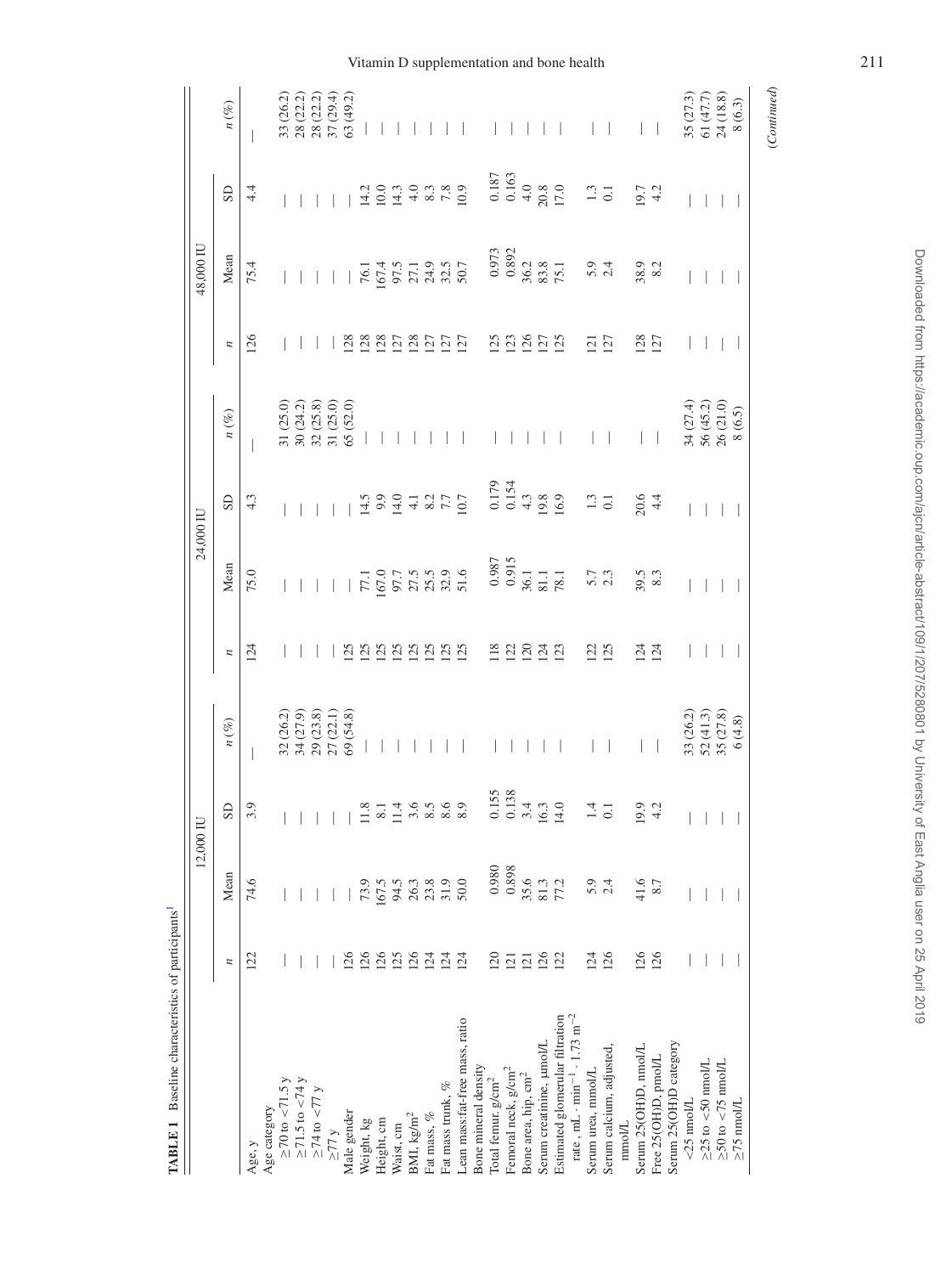|                                                                                                                                                                                                                                                                                                                                                                |     |       | 12,000 IU             |                                       |                |       | 24,000 IL      |                          |                | 48,000 IL |                        |                          |
|----------------------------------------------------------------------------------------------------------------------------------------------------------------------------------------------------------------------------------------------------------------------------------------------------------------------------------------------------------------|-----|-------|-----------------------|---------------------------------------|----------------|-------|----------------|--------------------------|----------------|-----------|------------------------|--------------------------|
|                                                                                                                                                                                                                                                                                                                                                                | n   | Mean  | $\overline{\text{S}}$ | $n\,(\%)$                             | $\overline{a}$ | Mean  | SD             | $n\,(\%)$                | $\overline{a}$ | Mean      | $\overline{\text{SD}}$ | $n\left(\%\right)$       |
| Plasma parathyroid hormone,<br>pg/mL                                                                                                                                                                                                                                                                                                                           | 126 | 48.6  | 25.                   | $\overline{\phantom{a}}$              | 123            | 47.4  | 23.3           | $\overline{\phantom{a}}$ | 128            | 50.0      | 21.3                   | $\overline{\phantom{a}}$ |
| Systolic blood pressure, mm                                                                                                                                                                                                                                                                                                                                    | 126 | 149.5 | $\approx$             | I                                     | 124            | 148.0 | 20.8           | I                        | 128            | 149.2     | 22.3                   | I                        |
| Diastolic blood pressure, mm<br>Hg                                                                                                                                                                                                                                                                                                                             | 126 | 74.8  |                       | I                                     | 124            | 75.6  | 11.2           | I                        | 128            | 74.7      | 10.0                   | I                        |
| Heart rate, beats/min<br>Hg                                                                                                                                                                                                                                                                                                                                    | 126 | 66.8  | $\overline{c}$        | $\overline{\phantom{a}}$              | 124            | 68.9  | 11.5           | I                        | 128            | 68.3      | 11.0                   | $\overline{\phantom{a}}$ |
| Dietary calcium intake, mg/d                                                                                                                                                                                                                                                                                                                                   | 19  | 818.6 | 358.8                 | $\Bigg $                              | 121            | 823.0 | 398.5          | I                        | 123            | 864.7     | 406.2                  | $\bigg $                 |
| Dietary vitamin D, µg/d                                                                                                                                                                                                                                                                                                                                        | 119 | 3.6   |                       | $\begin{array}{c} \hline \end{array}$ | 121            | 3.7   | 2.5            | I                        | 123            | 4.0       | 3.0                    | I                        |
| No. of falls during previous year <sup>2</sup>                                                                                                                                                                                                                                                                                                                 |     |       |                       |                                       |                |       |                |                          |                |           |                        |                          |
| Median, IQR                                                                                                                                                                                                                                                                                                                                                    | 18  |       | $\epsilon$            | I                                     | 120            |       | $\overline{J}$ | I                        | 122            |           | $\sqrt{ }$             | I                        |
| Mean, SD                                                                                                                                                                                                                                                                                                                                                       | 118 | 0.2   |                       | I                                     | 120            | 0.4   | 0.8            | I                        | 122            | 0.3       | 0.6                    | $\overline{\phantom{a}}$ |
| 10-y risk, $\frac{3}{6}$ %                                                                                                                                                                                                                                                                                                                                     |     |       |                       |                                       |                |       |                |                          |                |           |                        |                          |
| Major osteoporotic fracture                                                                                                                                                                                                                                                                                                                                    | 14  | 11.3  | ٢                     | I                                     | 12             | 1.6   | 7.6            | I                        | 118            | 1.8       | 64                     | I                        |
| Hip fracture                                                                                                                                                                                                                                                                                                                                                   | 114 | 4.2   | C                     | $\begin{array}{c} \hline \end{array}$ | 112            | 4.5   | 4.2            | I                        | 118            | 4.6       | 3.7                    | $\overline{\phantom{a}}$ |
| <sup>1</sup> Descriptive statistics are presented for the variables from the statistical analysis plan as means and SDs for continuous variables and $n$ (%) within each category for categorical variables, except where<br>otherwise stated. No comparative analysis was conducted on baseline values. IU, international units; 25(OH)D, 25-hydroxyvitamin D |     |       |                       |                                       |                |       |                |                          |                |           |                        |                          |

<sup>2</sup>Falls are self-reported recall of falls at baseline (whereas a prospective falls diary was used for the duration of the trial; see Table 2 and main text).<br><sup>3</sup>Ten-year estimated fracture risk (using FRAX) without adjustm 2Falls are self-reported recall of falls at baseline (whereas a prospective falls diary was used for the duration of the trial; see [Table](#page-6-0) 2 and main text).

<span id="page-5-1"></span><span id="page-5-0"></span><sup>3</sup>Ten-year estimated fracture risk (using FRAX) without adjustment for bone mineral density.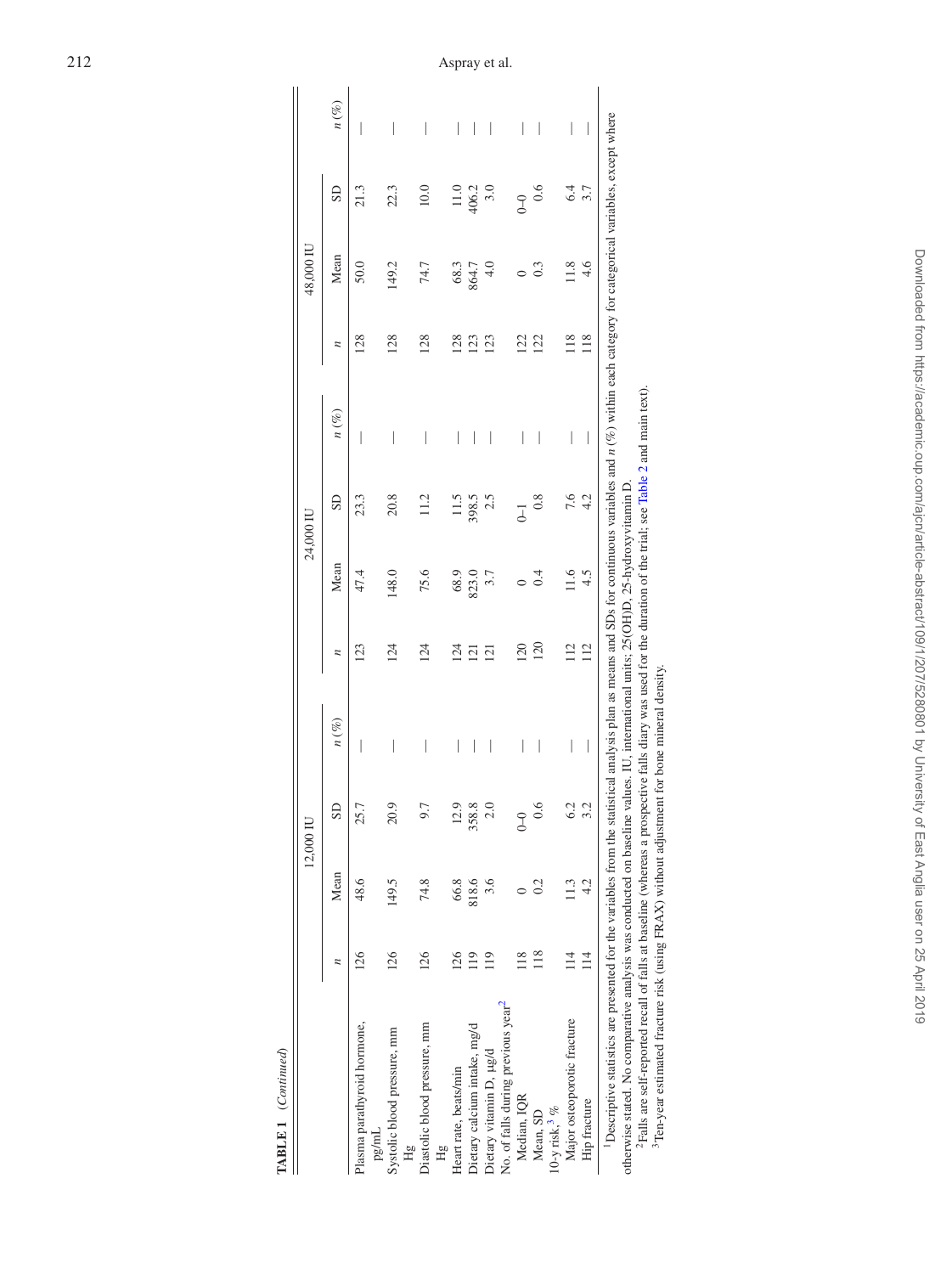|                                                                                                                                                                                                           |              | 12,000 IU |                |                 | 24,000 IU  |                         | Adjusted ANCOVA<br>comparison:                                                                                                                                                                                   |                 | 48,000 IU |                   | Adjusted ANCOVA<br>comparison: |
|-----------------------------------------------------------------------------------------------------------------------------------------------------------------------------------------------------------|--------------|-----------|----------------|-----------------|------------|-------------------------|------------------------------------------------------------------------------------------------------------------------------------------------------------------------------------------------------------------|-----------------|-----------|-------------------|--------------------------------|
|                                                                                                                                                                                                           | $\mathbf{z}$ | Mean      | SD             | $\overline{z}$  | Mean       | $\overline{\text{SD}}$  | 24,000-12,000 IU, P                                                                                                                                                                                              | $\overline{a}$  | Mean      | SD                | 48,000-12,000 IU, P            |
| BMD hip, g/cm <sup>2</sup>                                                                                                                                                                                |              |           |                |                 |            |                         |                                                                                                                                                                                                                  |                 |           |                   |                                |
| $12 \text{ mo}$                                                                                                                                                                                           |              | 0.977     | 0.149          | $\frac{8}{2}$   | 0.992      | $0.184\,$               |                                                                                                                                                                                                                  | $\overline{13}$ | 0.963     | 0.165             |                                |
| $\triangleleft$                                                                                                                                                                                           | 109          | $-0.001$  | 0.014          | 106             | $-0.003$   | 0.018                   | 0.39                                                                                                                                                                                                             | 112             | $-0.005$  | 0.016             | 0.08                           |
| BMD FN, g/cm <sup>2</sup>                                                                                                                                                                                 |              |           |                |                 |            |                         |                                                                                                                                                                                                                  |                 |           |                   |                                |
| $12 \text{ mo}$                                                                                                                                                                                           | $\Xi$        | 0.897     | 0.131          | $\approx$       | 0.919      | 0.155                   |                                                                                                                                                                                                                  | 112             | 0.888     | 0.146             |                                |
| $\triangleleft$                                                                                                                                                                                           | 110          | 0.002     | 0.020          | 110             | $-0.00003$ | 0.024                   | 0.43                                                                                                                                                                                                             | $\Xi$           | 0.0008    | 0.021             | 0.62                           |
| 25(OH)D, nmol/L                                                                                                                                                                                           |              |           |                |                 |            |                         |                                                                                                                                                                                                                  |                 |           |                   |                                |
| $12 \text{ mo}$                                                                                                                                                                                           |              | 55.9      | 15.6           | $\Xi$           | 64.6       | 15.3                    |                                                                                                                                                                                                                  | 113             | 79.0      | 15.1              |                                |
|                                                                                                                                                                                                           | 112          | 14.3      | 12.6           | 113             | 25.3       | 18.1                    | 0.01                                                                                                                                                                                                             | 113             | 40.6      | 19.9              | 0.01                           |
| Free 25(OH)D, pmol/L                                                                                                                                                                                      |              |           |                |                 |            |                         |                                                                                                                                                                                                                  |                 |           |                   |                                |
| $12 \text{ mo}$                                                                                                                                                                                           |              | 11.7      | 3.3            | 13              | 13.8       | 3.4                     |                                                                                                                                                                                                                  | 113             | 16.8      | 4.3               |                                |
| $\triangleleft$                                                                                                                                                                                           | 112          | 3.0       | 2.7            | 112             | 5.5        | 3.8                     | <0.01                                                                                                                                                                                                            | 112             | 8.7       | 5.0               | &0.01                          |
| PTH, pg/mL                                                                                                                                                                                                |              |           |                |                 |            |                         |                                                                                                                                                                                                                  |                 |           |                   |                                |
| $12 \text{ mo}$                                                                                                                                                                                           |              | 44.0      | 21.3           | 15              | 44.7       | 24.4                    |                                                                                                                                                                                                                  | $\Xi$           | 40.2      | 18.4              |                                |
|                                                                                                                                                                                                           | 112          | $-2.9$    | 18.4           | 113             | $-2.9$     | 18.1                    | 0.78                                                                                                                                                                                                             | 113             | $-10.6$   | 15.4              | 0.01                           |
| No. of falls during 12 mo <sup>2</sup>                                                                                                                                                                    |              |           |                |                 |            |                         |                                                                                                                                                                                                                  |                 |           |                   |                                |
| Mean, SD                                                                                                                                                                                                  | $\infty$     | 0.9       | 1.9            | $\overline{8}$  | 0.7        | 1.4                     |                                                                                                                                                                                                                  | 88              | 1.2       | 2.9               |                                |
| Median, IQR                                                                                                                                                                                               | 92           | $\circ$   | $\overline{a}$ | $\overline{81}$ | $\circ$    | $\overline{\mathsf{d}}$ |                                                                                                                                                                                                                  | 88              | $\circ$   | $\overline{\cup}$ | $0.73^{3}$                     |
|                                                                                                                                                                                                           |              |           |                |                 |            |                         | <sup>1</sup> Values are means and SDs for achieved values and changes over 12 mo (by arm), except where otherwise stated. BMD, bone mineral density; FN, femoral neck; IU, international units; PTH, parathyroid |                 |           |                   |                                |
| hormone; 25(OH)D, 25-hydroxyvitamin D; $\Delta$ , change from baseline.                                                                                                                                   |              |           |                |                 |            |                         | P values for variables at 12 mo. in addition to change were not specified in the analysis plan and so are not presented here; the prespecified                                                                   |                 |           |                   |                                |
| outcome was change. The P values reported are those for comparing the 24,000 IU (or 48,000 IU) arm with the reference arm of 12,000 IU to test whether any significant difference exists in the change in |              |           |                |                 |            |                         |                                                                                                                                                                                                                  |                 |           |                   |                                |
| outcome between baseline and 12 mo when adjusted for covariates as described in the main part of the text                                                                                                 |              |           |                |                 |            |                         |                                                                                                                                                                                                                  |                 |           |                   |                                |
|                                                                                                                                                                                                           |              |           |                |                 |            |                         |                                                                                                                                                                                                                  |                 |           |                   |                                |

# <span id="page-6-2"></span><span id="page-6-1"></span><span id="page-6-0"></span>TABLE 2 BMD, 25(OH)D, and plasma PTH concentrations achieved at 12 mo and changes from baseline **TABLE 2** BMD, 25(OH)D, and plasma PTH concentrations achieved at 12 mo and changes from baselin[e1](#page-6-1)

<sup>2</sup>Number of falls reported using a prospective falls diary over 12 mo. Data on 31 participants who did not provide data on the number of falls are not included here. For further details, see the main text.<br><sup>3</sup>The P value 2Number of falls reported using a prospective falls diary over 12 mo. Data on 31 participants who did not provide data on the number of falls are not included here. For further details, see the main text. 3The *P* value for falls represents the chi-square test examining the association between all 3 arms and categorized number of falls (0, 1, 2, 3, ≥4). Fisher's exact test here gives a similar *P* value of 0.7.

### Vitamin D supplementation and bone health 213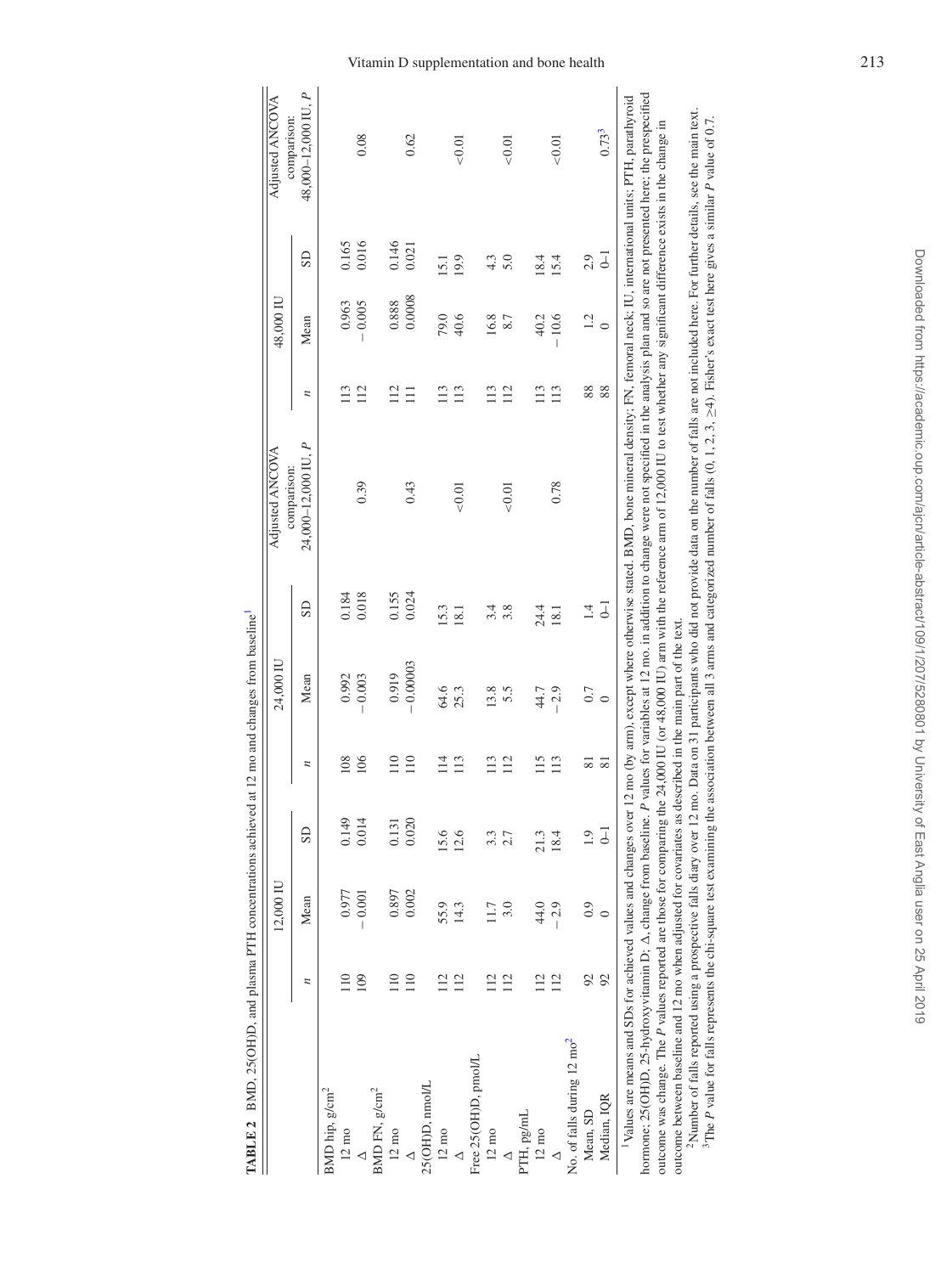<span id="page-7-0"></span>

|  | <b>TABLE 3</b> Plasma 25(OH)D concentrations at baseline and 12 mo by dose <sup>1</sup> |  |  |  |
|--|-----------------------------------------------------------------------------------------|--|--|--|
|--|-----------------------------------------------------------------------------------------|--|--|--|

|                                             |                   |               |                                 | 12-mo category, $n$ (%)         |              |
|---------------------------------------------|-------------------|---------------|---------------------------------|---------------------------------|--------------|
| Dose and baseline category                  | Baseline, $n(\%)$ | <25<br>nmol/L | $25 \text{ to } < 50$<br>nmol/L | $50 \text{ to } < 75$<br>nmol/L | $>75$ nmol/L |
| 12,000 IU $(n = 112)$                       |                   |               |                                 |                                 |              |
| $<$ 25 nmol/L                               | 31(27.7)          | 1(3.2)        | 25(80.6)                        | 5(16.1)                         | 0(0.0)       |
| 25 to $<$ 50 nmol/L                         | 45(40.2)          | 0(0)          | 13(28.9)                        | 30(66.7)                        | 2(4.4)       |
| $50$ to $\langle 75 \text{ nmol/L} \rangle$ | 30(26.8)          | 0(0)          | 2(6.7)                          | 23(76.7)                        | 5(16.7)      |
| $>75$ nmol/L                                | 6(5.4)            | 0(0)          | 0(0)                            | 0(0)                            | 6(100)       |
| 24,000 IU $(n = 113)$                       |                   |               |                                 |                                 |              |
| $<$ 25 nmol/L                               | 30(26.5)          | 0(0)          | 12(40.0)                        | 15(50.0)                        | 3(10.0)      |
| 25 to $<$ 50 nmol/L                         | 53 (46.9)         | 0(0)          | 8(15.1)                         | 34 (64.2)                       | 11(20.8)     |
| $50$ to $\langle 75 \text{ nmol/L} \rangle$ | 23(20.4)          | 0(0)          | 0(0.0)                          | 13(56.5)                        | 10(43.5)     |
| $>75$ nmol/L                                | 7(6.2)            | 0(0)          | 0(0.0)                          | 1(14.3)                         | 6(85.7)      |
| 48,000 IU $(n = 113)$                       |                   |               |                                 |                                 |              |
| $<$ 25 nmol/L                               | 33(29.2)          | 0(0)          | 0(0)                            | 20(60.6)                        | 13 (39.4)    |
| 25 to $<$ 50 nmol/L                         | 53 (46.9)         | 0(0)          | 0(0)                            | 21 (39.6)                       | 32(60.4)     |
| $50$ to $\langle 75 \text{ nmol/L} \rangle$ | 21(18.6)          | 0(0)          | 0(0)                            | 6(28.6)                         | 15(71.4)     |
| $>75$ nmol/L                                | 6(5.3)            | 0(0)          | 0(0)                            | 0(0.0)                          | 6(100)       |

<span id="page-7-1"></span><sup>1</sup>Values are *n* (%) for each category by dose given. For each dose, the last 4 columns present the number (%) ending the study in each category [for participants with 25(OH)D data at both time points]. IU, international units; 25(OH)D, 25-hydroxyvitamin D.

D3 resulted in an increase in 25(OH)D of 1.95 nmol/L, although similar doses could result in a 300–400% difference in 25(OH)D concentrations, presumably related to differing characteristics between participants, which may be related to factors that include season  $(24)$ , gender  $(25)$ , body weight  $(26)$ , obesity  $(25)$ , and dose interval [\(3\)](#page-9-2), as well as the dose itself, treatment duration, age, and the 25(OH)D concentration at outset [\(27\)](#page-10-2). In our study, the dose-response was also nonlinear, with an increase in 25(OH)D per microgram of vitamin D3/d of 1.43, 1.27, and 1.00 nmol/L for 12,000-, 24,000-, and 48,000-IU doses, respectively, which was less than has been reported elsewhere [\(3,](#page-9-2) [22,](#page-9-19) [23,](#page-9-20) [27\)](#page-10-2). Possible explanations for this include altered pharmacokinetics of vitamin D after daily compared with monthly dosing, leading to differences in tissue distribution, hydroxylation rate to 25(OH)D, and catabolism. Also, the fact that there was a month between dosing and collection of trough blood samples may have resulted in an apparently lower 25(OH)D concentration compared with daily dosing.

Our study does not show an effect of dose of vitamin D on BMD, but it is possible that all 3 doses attenuated an anticipated decrease in BMD of ∼0.6% over this period [\(19\)](#page-9-16) because we had no placebo comparator. An alternative explanation for studies showing a positive effect of vitamin D on BMD may be the treatment of a undetected osteomalacia, which would result in an increase in BMD [\(9\)](#page-9-22). In the VDOP study, although baseline 25(OH)D concentration was 6.2 nmol/L higher than in the study by MacDonald et al. [\(19\)](#page-9-16), we still found that 28% had a baseline serum  $25(OH)D < 25$  nmol/L, which might indicate a risk of osteomalacia and is a similar proportion to previous UK surveys [\(21,](#page-9-18) [16\)](#page-9-13). However, baseline serum 25(OH)D was not a significant predictor of response to treatment, and although others have suggested that an increase in BMD to vitamin D treatment may only be found in those with a low baseline 25(OH)D [\(28\)](#page-10-3), in post hoc statistical analysis we found that baseline serum  $25(OH)D < 25$  nmol/L was not a significant predictor of response to treatment. However, our study was not powered for this subgroup analysis and studies specifically designed to address this hypothesis are required.

Reporting of AEs was according to International Council for Harmonization of Technical Requirements for Human Use (ICH) guidance. Twelve participants withdrew from the study because of AEs, but only 1 of these withdrawals was related to the intervention ("feeling unwell related to vitamin D"). There were low rates of hypercalcemia and urolithiasis, consistent with the rates expected for this population, with no evidence of a dose effect [\(29,](#page-10-4) [30\)](#page-10-5) and no overall difference in the frequency of AEs between the vitamin D doses.

It has been suggested that vitamin D supplementation at doses of 20–25  $\mu$ g (800–1000 IU)/d decreases the incidence of falls and fractures in older women, whereas lower doses are ineffective [\(31–33\)](#page-10-6). In contrast, other meta-analyses, including the latest Cochrane Review [\(34\)](#page-10-7), stress that certain characteristics of both the population studied and the intervention used influence efficacy, with studies in older and frail people living in care homes who were coprescribed calcium with vitamin D supplementation showing a lower risk of hip and other nonvertebral fracture. In our study, approximately half of participants reported a fall over 12 mo, which is slightly greater than the estimated 32–42% reported for this age group  $(35)$  but comparable with other vitamin D studies [\(36\)](#page-10-9). However, no effect of dose of vitamin D on the rate of falls was seen. Focusing on studies in older people, a very high dose of an oral supplement of 12,500 μg (500,000 IU) given annually has been associated with an increased risk of falls [\(11\)](#page-9-8), whereas a single intramuscular injection of 7500  $\mu$ g (300,000 IU) vitamin D<sub>2</sub> given to care-home residents had no effect on hip fracture incidence over 10 mo of follow-up [\(37\)](#page-10-10). Another study giving an annual oral dose of 7500 μg (300,000 IU) vitamin  $D_2$  for 3 y found an increase in hip fracture risk [\(38\)](#page-10-11), although Trivedi et al. [\(39\)](#page-10-12) found that 100,000 IU vitamin  $D_3$  administered orally every 4 mo was associated with a lower fracture rate. A recent study found that a monthly oral dose of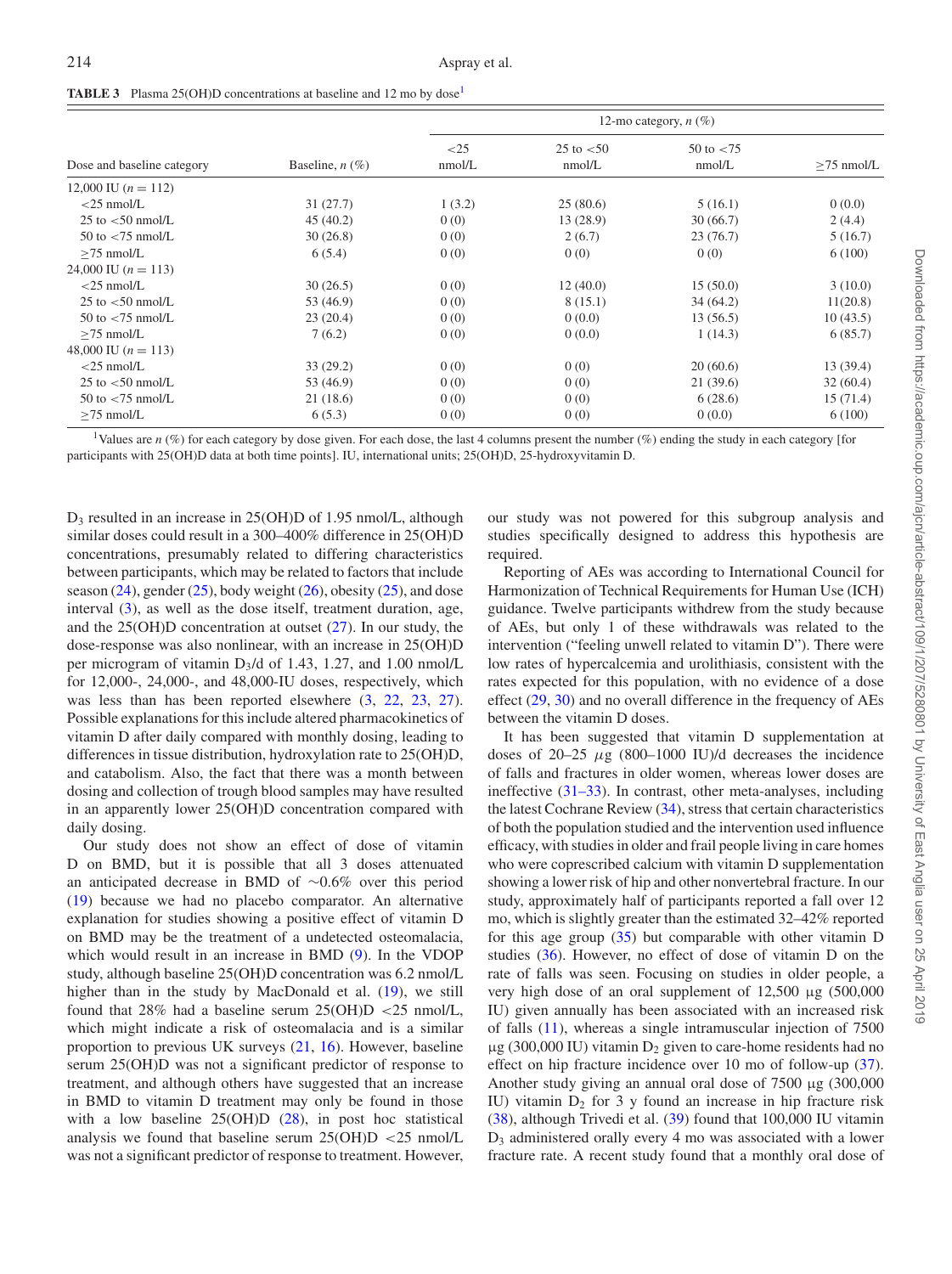<span id="page-8-0"></span>



48,000 IU/month 120 100 80 number 60 40 20  $\circ$ baseline <25nmol/L 25-<50nmol/L 50-<75nmol/L 75+nmol/L ■<25nmol/L@baseline ■25-<50nmol/L@baseline ■50-<75nmol/L@baseline ■75+nmol/L@baseline

**FIGURE 2** Vitamin D status at baseline is presented by category for each monthly dose of supplement: 12,000, 24,000, and 48,000 IU. The colors reflect the category of vitamin D status at baseline, and the first column shows the number of participants for each category at baseline, with columns 2, 3, 4, and 5 showing the number by category at 12 mo.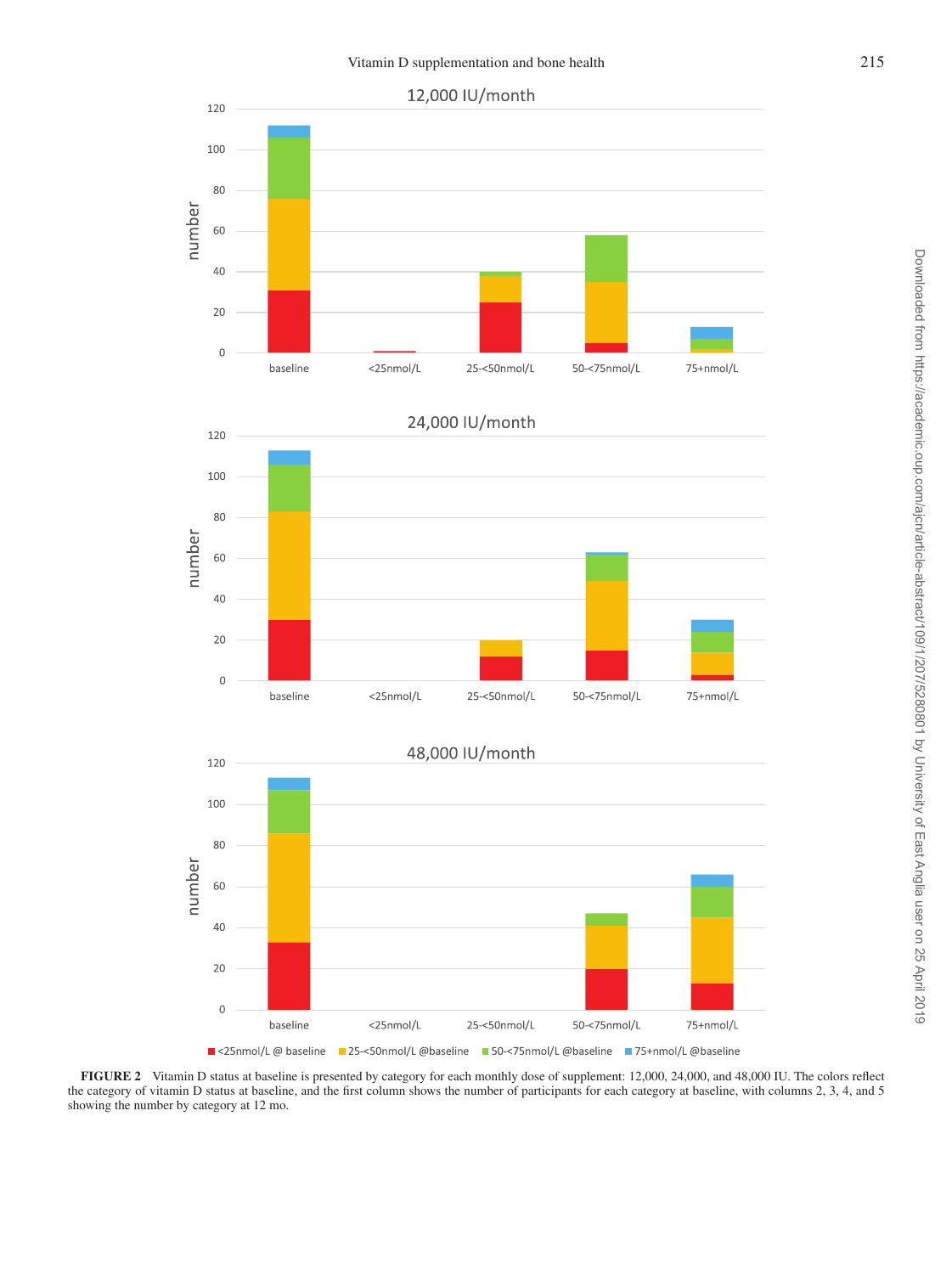1500 μg (60,000 IU) vitamin D<sub>3</sub> was associated with almost  $20\%$ more falls than 600  $\mu$ g (24,000 IU)/mo [\(40\)](#page-10-13), whereas another study in a younger population, using a loading dose of 5000 μg (200,000 IU) followed by 2500 μg (100,000 IU)/mo, did not show any effect on falls or fracture rate during an average of 3.5 years of follow-up [\(41\)](#page-10-14). Finally, a study using a range of daily doses of vitamin D<sub>3</sub>, from placebo to 120 μg (4800 IU) in postmenopausal women showed a significantly lower falls rate in participants taking 40–80 μg (1600–3200 IU) vitamin D<sub>3</sub>/d ( $P = 0.048$ ) than the highest or lowest doses  $(36)$ . Thus, the evidence from clinical trials remains conflicting, and other factors such as the falls rate before recruitment and baseline 25(OH)D concentration may be of significance.

We conclude that there was no difference in  $\triangle BMD$  between the 3 dosages of vitamin D, which suggests no effect of the intervention or that all doses may have attenuated the anticipated decrease in BMD over 12 mo. Monthly dosing with oral vitamin  $D_3$  is a safe and effective strategy to increase plasma 25(OH)D >25 nmol/L. This is achieved with all 3 doses in the majority of people and aligns with the current recommendation by the SACN. The lack of a dose effect on adverse outcomes is reassuring.

We are grateful to the external members of the independent Trial Steering Group—David Reid (chair), Jennifer Wilkinson, Christine Harle, Jennie Parker, Alexander Wilamowitz, Connie Hovsepian, and Kathleen Bell—and the Data Monitoring Committee—Arduino Mangoni (chair), Nicola Peel, and Barbara Gregson. We are grateful to Thilanka KRM Ranathunga for her assistance with data preparation and analysis for estimates of sun exposure.

The authors' responsibilities were as follows—TJA, RMF, EM, TC, AP, and IS: contributed to the trial design and statistical analyses plan; TJA, EM, AvW-M, and IS: were responsible for study oversight and execution; TJA: was the chief investigator, responsible for clinical assessment and management of AEs, and is the guarantor; EM and AvW-M: were responsible for data management; TC and ES: were responsible for statistical analyses under the direction of TJA and IS; IS and AP: were responsible for biochemical analyses; AvW-M: was responsible for the collation of outcomes and adverse event reporting and presentation of outcomes to regulatory authorities. All authors: contributed to the interpretation of data and preparation of drafts and the final versions of the report and read and approved the final manuscript. TJA (the lead author and the manuscript's guarantor) affirms that the manuscript is an honest, accurate, and transparent account of the study being reported; that no important aspects of the study have been omitted; and that any discrepancies from the study as planned (and, if relevant, registered) have been explained. TJA has served on an advisory board and received lecture fees from Internis. RMF has served on advisory boards and received lecture fees from Internis and Consilient. There were no potential conflicts of interest for the other authors.

### **References**

- <span id="page-9-0"></span>1. Reid IR, Bolland MJ, Grey A. Effects of vitamin D supplements on bone mineral density: a systematic review and meta-analysis. Lancet 2014;383(9912):146–55.
- <span id="page-9-1"></span>Scientific Advisory Committee on Nutrition. Vitamin D and health. London: Scientific Advisory Committee on Nutrition; 2016.
- <span id="page-9-2"></span>3. Ross AC, Institute of Medicine, Committee to Review Dietary Reference Intakes for Vitamin D and Calcium. Dietary Reference Intakes: calcium, vitamin D. Washington (DC): National Academies Press; 2011.
- <span id="page-9-3"></span>4. Holick MF, Binkley NC, Bischoff-Ferrari HA, Gordon CM, Hanley DA, Heaney RP, Murad MH, Weaver CM. Evaluation, treatment, and prevention of vitamin D deficiency: An endocrine society clinical practice guideline. J Clin Endocrinol Metab 2011;96(7):1911–30.
- <span id="page-9-4"></span>5. Aspray TJ, Francis RM. Fracture prevention in care home residents: is vitamin D supplementation enough? Age Ageing 2006;35(5):455–6.
- <span id="page-9-5"></span>6. Bates CJ, Carter GD, Mishra GD, O'Shea D, Jones J, Prentice A. In a population study, can parathyroid hormone aid the definition of adequate vitamin D status? A study of people aged 65 years and over from the British National Diet and Nutrition Survey. Osteoporos Int 2003;14(2):152–9.
- <span id="page-9-6"></span>7. Jin J, Sklar GE, Min Sen Oh V, Chuen Li S. Factors affecting therapeutic compliance: a review from the patient's perspective. Ther Clin Risk Manag 2008;4(1):269–86.
- <span id="page-9-7"></span>8. Jones KS, Assar S, Vanderschueren D, Bouillon R, Prentice A, Schoenmakers I. Predictors of 25(OH)D half-life and plasma 25(OH)D concentration in The Gambia and the UK. Osteoporos Int 2015;26(3):1137–46.
- <span id="page-9-22"></span>9. Macdonald H, Aspray TJ. Vitamin D supplements and bone mineral density. Lancet 2014;383(9925):1292.
- 10. Oliveri B, Mastaglia SR, Brito GM, Seijo M, Keller GA, Somoza J, Diez RA, Di Girolamo G. Vitamin D<sub>3</sub> seems more appropriate than D<sub>2</sub> to sustain adequate levels of 25OHD: a pharmacokinetic approach. Eur J Clin Nutr 2015;69(6):697–702.
- <span id="page-9-8"></span>11. Sanders KM, Stuart AL, Williamson EJ, Simpson JA, Kotowicz MA, Young D, Nicholson GC. Annual high-dose oral vitamin D and falls and fractures in older women: a randomized controlled trial. JAMA 2010;303(18):1815–22.
- <span id="page-9-9"></span>12. Schoenmakers I, Francis RM, McColl E, Chadwick T, Goldberg GR, Harle C, Yarnall A, Wilkinson J, Parker J, Prentice A, et al. Vitamin D Supplementation in Older People (VDOP): study protocol for a randomised controlled intervention trial with monthly oral dosing with 12,000 IU, 24,000 IU or 48,000 IU of vitamin D-3. Trials 2013; 14:299.
- <span id="page-9-10"></span>13. Scientific Advisory Committee on Nutrition, Update on vitamin D: position statement by the Scientific Advisory Committee on Nutrition, London: Scientific Advisory Committee on Nutrition; 2007.
- <span id="page-9-11"></span>14. Podsiadlo D, Richardson S. The timed "Up & Go": a test of basic functional mobility for frail elderly persons. J Am Geriatr Soc 1991;39(2):142–8.
- <span id="page-9-12"></span>15. McCloskey EV, Johansson H, Oden A, Kanis JA. From relative risk to absolute fracture risk calculation: the FRAX algorithm. Curr Osteoporos Rep 2009;7(3):77–83.
- <span id="page-9-13"></span>16. Bates B, Cox L, Nicholson S, Page P, Prentice A, Steer T, Swan G. National Diet and Nutrition Survey results from years 5 and 6 (combined) of the Rolling Programme (2012/2013–2013/2014). London: Public Health England; 2016.
- <span id="page-9-14"></span>17. Schleicher RL, Encisco SE, Chaudhary-Webb M, Paliakov E, McCoy LF, Pfeiffer CM. Isotope dilution ultra performance liquid chromatography-tandem mass spectrometry method for simultaneous measurement of 25-hydroxyvitamin  $D_2$ , 25-hydroxyvitamin  $D_3$  and 3-epi-25-hydroxyvitamin D<sub>3</sub> in human serum. Clin Chim Acta 2011;412(17-18):1594–9.
- <span id="page-9-15"></span>18. Chun RF, Peercy BE, Adams JS, Hewison M. Vitamin D binding protein and monocyte response to 25-hydroxyvitamin D and 1,25 dihydroxyvitamin D: analysis by mathematical modeling. PLoS One 2012;7(1):e30773.
- <span id="page-9-16"></span>19. Macdonald HM, Wood AD, Aucott LS, Black AJ, Fraser WD, Mavroeidi A, Reid DM, Secombes KR, Simpson WG, Thies F. Hip bone loss is attenuated with 1000 IU but not 400 IU daily vitamin  $D_3$ : a 1 year double-blind RCT in postmenopausal women. J Bone Miner Res 2013;28(10):2202–13.
- <span id="page-9-17"></span>20. Johnsen MS, Grimnes G, Figenschau Y, Torjesen PA, Almas B, Jorde R. Serum free and bio-available 25-hydroxyvitamin D correlate better with bone density than serum total 25-hydroxyvitamin D. Scand J Clin Lab Invest 2014;74(3):177–83.
- <span id="page-9-18"></span>21. Hirani V, Primatesta P. Vitamin D concentrations among people aged 65 years and over living in private households and institutions in England: population survey. Age Ageing 2005;34(5):485–91.
- <span id="page-9-19"></span>22. Cashman KD, Fitzgerald AP, Kiely M, Seamans KM. A systematic review and meta-regression analysis of the vitamin D intake-serum 25 hydroxyvitamin D relationship to inform European recommendations. Br J Nutr 2011;106(11):1638–48.
- <span id="page-9-20"></span>23. Autier P, Gandini S, Mullie P. A systematic review: influence of vitamin D supplementation on serum 25-hydroxyvitamin D concentration. J Clin Endocrinol Metab 2012;97(8):2606–13.
- <span id="page-9-21"></span>24. Mavroeidi A, Aucott L, Black AJ, Fraser WD, Reid DM, Macdonald HM. Seasonal variation in 25(OH)D at Aberdeen (57 degrees N) and